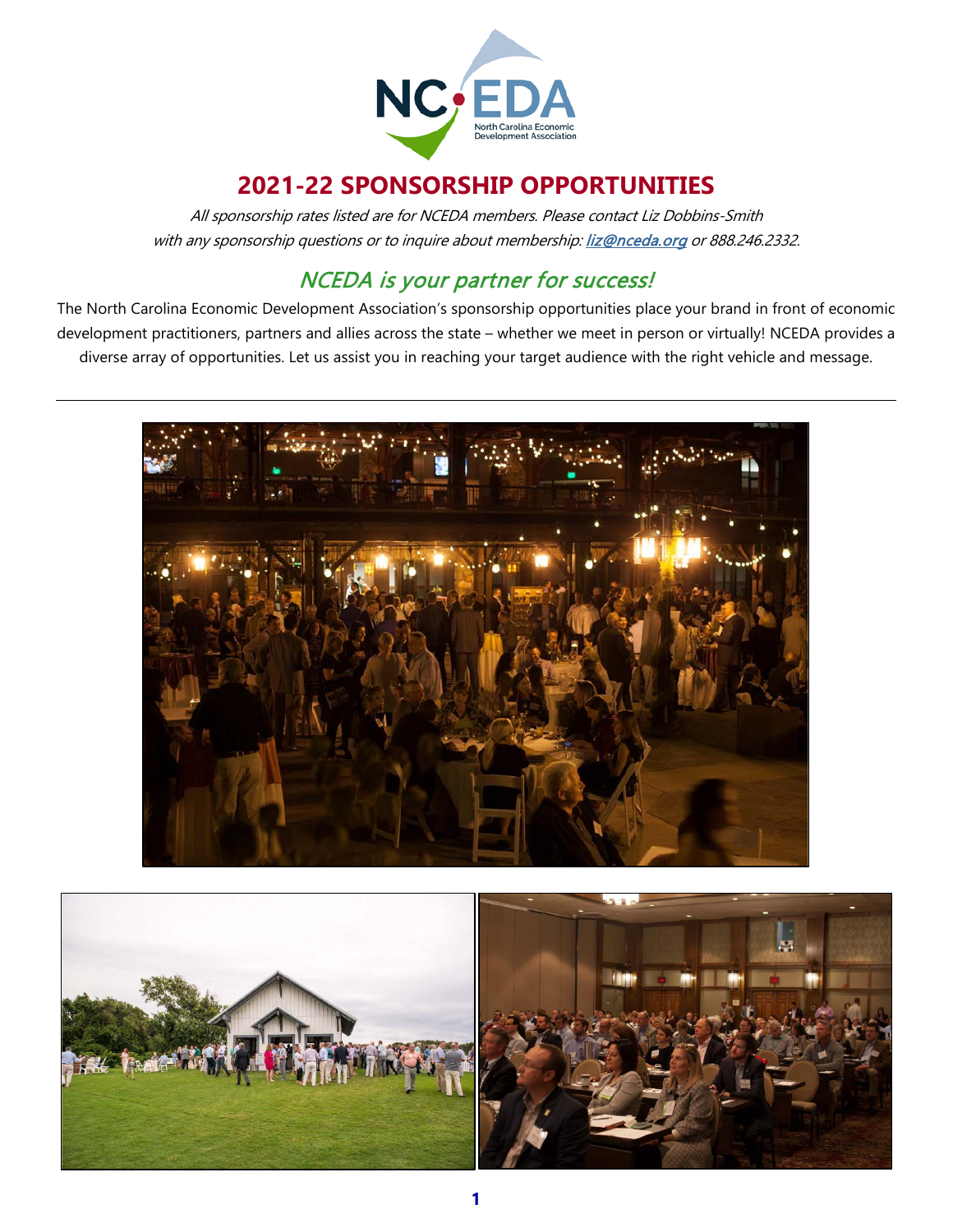## **ANNUAL PARTNERSHIPS**

### **CARDINAL SPONSOR • \$10,000**

**Benefits:**

- All benefits of Patron level (\$5,500 value)
- Recognition as a Bronze Sponsor at each conference during the year (Fall, Spring and Annual) with opportunity to increase level at a pro-rated amount if desired (\$3,000 value)
- Recognition as a Program Sponsor at all other NCEDA events during the year, including but not limited to the Emerging Executives Forum, networking luncheons and virtual events/webinars (\$1,250 value)
- Signage as a Cardinal Sponsor at the five NCEDA Board of Directors' Meetings (\$1,500 value)
- Headline sponsor of the NCEDA e-newsletter sponsor in 4 issues of your choice (\$1,000 value)
- Four complimentary NCEDA memberships during 2021-22 program year (\$1,180 value)

### TOTAL VALUE: \$13,430

### **LONG LEAF PINE SPONSOR • \$7,500**

**Benefits:**

- All benefits of Patron level (\$5,500 value)
- Recognition as a Program Sponsor at each conference during the year (Fall, Spring and Annual) with opportunity to increase level at a pro-rated amount if desired (\$1,500 value)
- Recognition as a Program Sponsor at all other NCEDA events during the year, including but not limited to the Emerging Executives Forum, networking luncheons and virtual events/webinars (\$1,250 value)
- Signage as a Long Leaf Pine Sponsor at the five NCEDA Board of Directors' Meetings (\$1,500 value)
- Headline sponsor of the NCEDA e-newsletter sponsor in 2 issues of your choice (\$500 value)
- Two complimentary NCEDA memberships during 2021-22 program year (\$590 value)

### TOTAL VALUE: \$10,840

### **DOGWOOD SPONSOR • \$5,000**

**Benefits:**

- All benefits of Patron level (\$5,500 value)
- Choice of one of the following:
	- Recognition as a Program Sponsor at each conference during the year (Fall, Spring and Annual) with opportunity to increase level at a pro-rated amount if desired (\$1,500 value)
	- Five complimentary NCEDA memberships during the 2021-22 program year  $(\$1,475 \text{ value})$
	- Combination of the above (sponsorships and memberships) equaling to \$1,500 value
- Signage as a Dogwood Sponsor at the five NCEDA Board of Directors' Meetings (\$1,000 value)

### TOTAL VALUE: \$8,000

### **PATRON SPONSOR • \$2,500**

### **Benefits:**

- Recognition as a Patron Sponsor in all printed/digital materials for each of the three NCEDA conferences Fall, Spring and Annual – and all other events during the year (\$1,500 value)
- Feature article highlighting your organization in one edition of the NCEDA e-newsletter (\$500 value)
- Company logo with link to your website on NCEDA's homepage rotating banner (\$1,500 value)
- Company logo with link to your website on right column of NCEDA's bi-weekly e-newsletter (\$1,500 value)
- Company logo with link to your website on NCEDA's Annual Sponsors page (\$500 value)

### TOTAL VALUE: \$5,500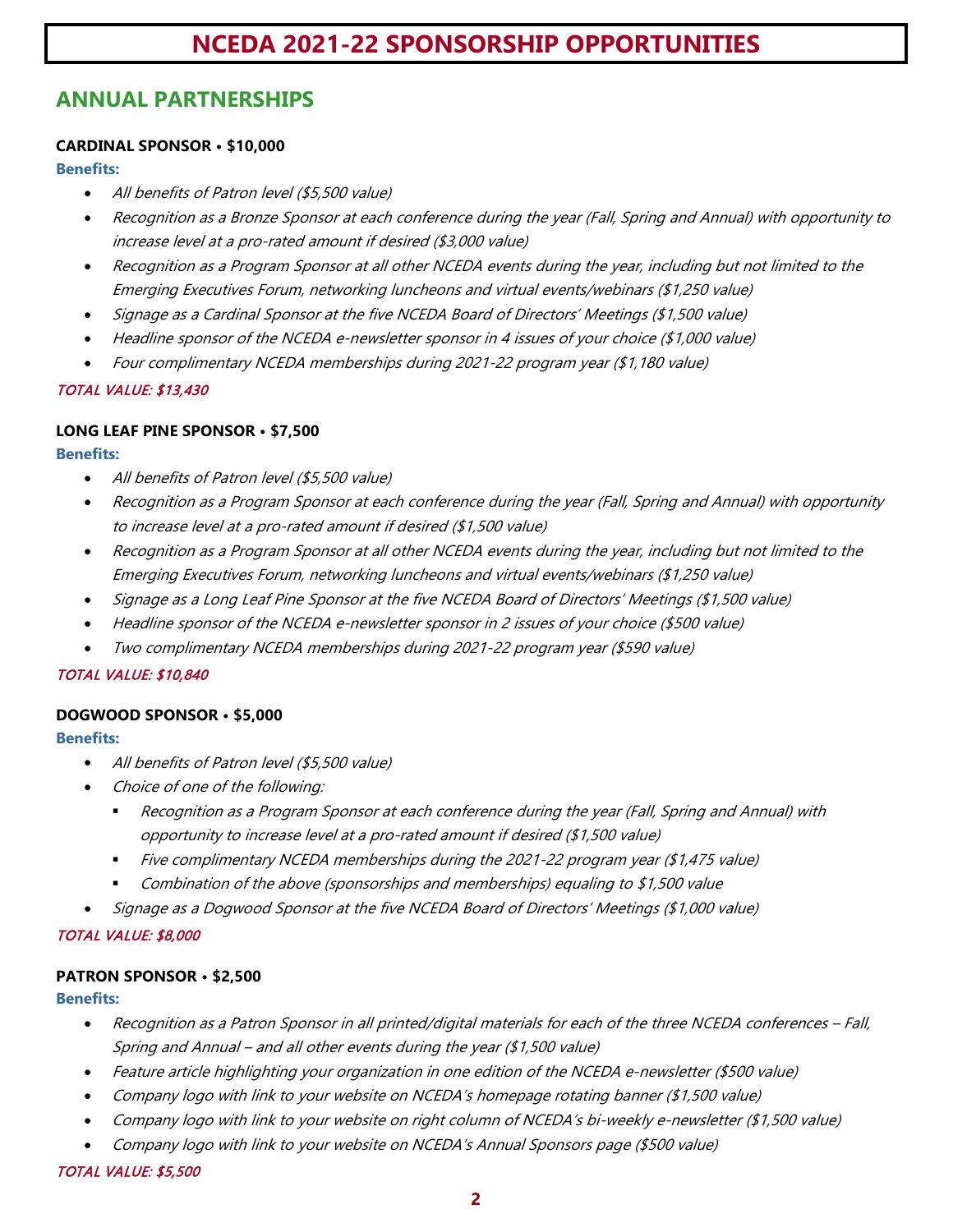## **DIGITAL OPPORTUNITIES**

### **WEBSITE**

NCEDA's website, **[www.nceda.org](http://www.nceda.org/)**, is where members of the economic development community go for the latest news, information, and resources. You must be an Annual Sponsor to be included in the rotating slide show on the website's homepage. Annual sponsorships start at \$2,500 and are detailed on page two.

### **NCEDA HOSTED WEBINAR PRESENTING SPONSOR • \$1,000 (EXCLUSIVE)**

### **Benefits:**

- Naming rights (i.e. NCEDA Webinar sponsored by 'company name')
- Opportunity to offer welcoming remarks
- Four complimentary webinar registrations
- Company logo included on registration webpage and during webinar

### **MEMBER HOSTED WEBINAR SPONSOR • \$500 (LIMITED)**

Members can host a webinar on a topic that is relevant to NCEDA's member community sharing valuable and expert content. Host sponsors are responsible for confirming topic/content and presenters. NCEDA will provide the virtual platform and promote the webinar to its membership. Topics, content and speakers must be approved by NCEDA to ensure it does not conflict with already scheduled webinars/events. **Benefits:**

- Naming rights (i.e. NCEDA Webinar presented by 'company name')
- Company logo included on webinar webpage and other promotion
- Opportunity to provide valuable content and showcase your expertise to the NCEDA membership

### **VIRTUAL NETWORKING POWER HOUR/MINI WEBINAR PRESENTING SPONSOR • \$500 (EXCLUSIVE)**

### **Benefits:**

- Naming rights (i.e. NCEDA Power Hour sponsored by 'company name')
- Opportunity to offer welcoming remarks
- Company logo included on registration webpage and during event

### **E-NEWSLETTER HEADLINE SPONSOR • \$250 (EXCLUSIVE)**

NCEDA's e-newsletter is distributed approximately 25 times per year and provides news, intelligence, and customized content for members of the association. Only one headline sponsor per edition. Sponsor's logo and brief ad will be placed at the top of the newsletter layout for maximum exposure.

Ad specifications: company logo as a .jpg or .png, URL link to desired landing page, and compelling text up to 140 characters that promotes a call to action.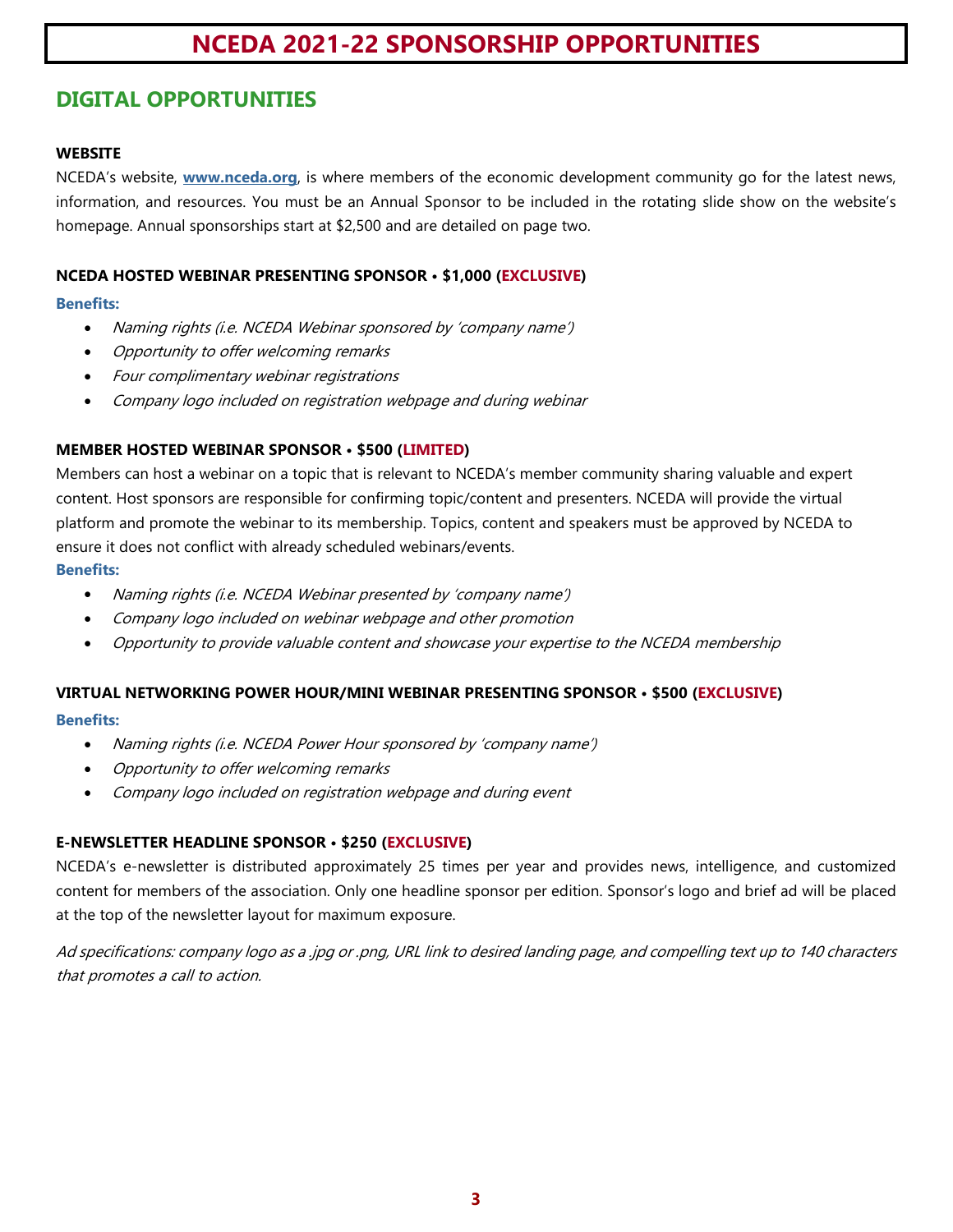## **NETWORKING LUNCHEON OPPORTUNITIES**

Six networking luncheons will be held this program year around the state: Asheville, Wilmington, Raleigh, Greensboro, Charlotte and Greenville. Anticipated attendance is 100+ in Raleigh and anywhere from 25-75 at the others.

### **PRESENTING SPONSOR • \$1,000 (EXCLUSIVE)**

#### **Benefits:**

- Naming rights (i.e. NCEDA Raleigh Networking Luncheon presented by 'company name')
- Four complimentary luncheon registrations
- Opportunity to provide brief welcoming remarks
- Company logo on event registration webpage and all event materials and signage
- Company logo on name badges for the event
- Verbal recognition from the podium

### **GOLD SPONSOR • \$750**

### **Benefits:**

- Three complimentary luncheon registrations
- Company logo on event registration webpage and all event materials and signage
- Verbal recognition from the podium

### **SILVER SPONSOR • \$500**

### **Benefits:**

- Two complimentary luncheon registrations
- Company name on event registration webpage and all event materials and signage
- Verbal recognition from the podium

### **PROGRAM SPONSOR • \$250**

- One complimentary luncheon registration
- Company name on event registration webpage and all event materials and signage
- Verbal recognition from the podium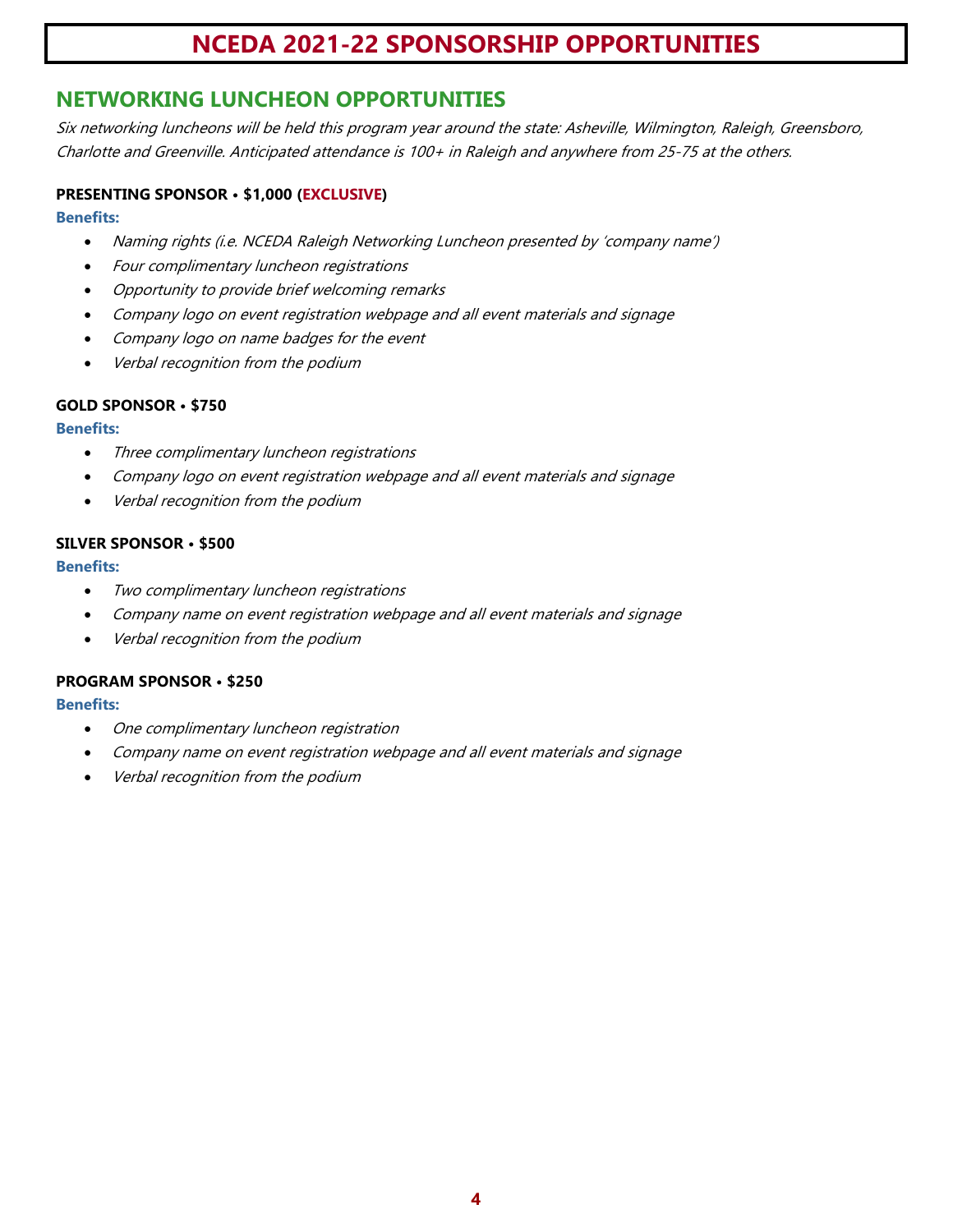## **CONFERENCE / EVENT OPPORTUNITIES**

### **2021 FALL CONFERENCE**

### **October 12 – 13 • Greensboro**

Attendance is anticipated to be 250+

### **PRESENTING SPONSOR \$5,000 (EXCLUSIVE)**

### **Benefits:**

- Naming rights (i.e. 2021 NCEDA Fall Conference presented by 'company name')
- Recognition as 'Presenting Sponsor' on all event collateral
- Two complimentary member registrations (must register spouse/guest separately)
- Opportunity to provide brief morning welcoming remarks
- One complimentary exhibit table
- Company logo on event registration webpage, all conference materials and signage
- Company logo on name badges for the conference
- Company logo included in sponsorship slideshow presented during conference
- Verbal recognition from the podium

### **GOLD SPONSOR \$2,500**

### **Benefits:**

- Recognition as 'Gold Sponsor' on all event collateral
- Choice to sponsor one of the following for added recognition:
	- 1. Tuesday Welcoming Reception Co-Sponsor (co-sponsored by three Gold Sponsors sign with company logos displayed during reception)
	- 2. Wednesday Networking Breakfast Co-Sponsor (co-sponsored by two Gold Sponsors sign with company logos displayed during breakfast)
	- 3. Wednesday Luncheon (sign with company logo displayed during luncheon)
	- 4. WiFi (sign with company logo displayed during general session)
- One complimentary member registration (must register spouse/guest separately)
- One complimentary exhibit table
- Company logo on event registration webpage, all conference materials and signage
- Company logo included in sponsorship slideshow presented during conference
- Verbal recognition from the podium

### **SILVER SPONSOR \$1,500**

- Choice to exclusively sponsor one of the following for added recognition:
	- 1. Tuesday New Member / Emerging Executives Reception (to be held prior to Welcoming Reception sign with company logo displayed during reception)
	- 2. Tuesday Welcoming Reception Entertainment Sponsor (sign with company logo displayed by band during dinner reception)
	- 3. Highlighters, Lanyards, Notepads or Pens (sponsor company provides item with their company logo that is distributed to attendees during general session)
- Company name on event registration webpage, all conference materials and signage
- Company logo included in sponsorship slideshow presented during conference
- Verbal recognition from the podium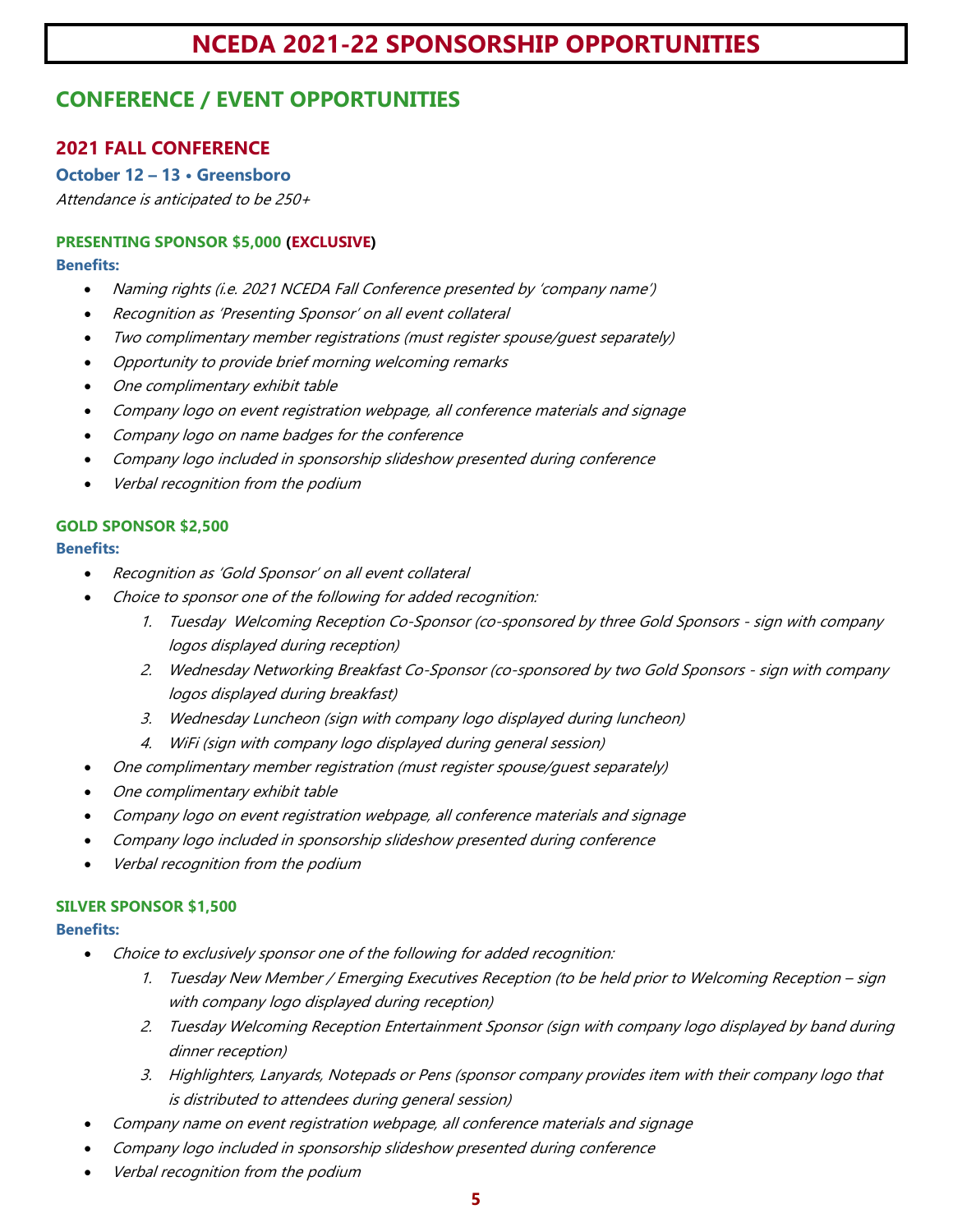# **CONFERENCE / EVENT OPPORTUNITIES**

## **2021 FALL CONFERENCE CONTINUED**

### **BRONZE SPONSOR \$1,000**

### **Benefits:**

- Recognition as 'Bronze Sponsor' on all event collateral
	- Choice to exclusively sponsor one of the following for added recognition:
		- 1. Tuesday Registration Refreshments (sign with company logo displayed during registration)
		- 2. Wednesday Networking Break (sign with company logo displayed during networking break)
		- 3. Candy Basket Sponsor (sign with company logo by candy basket on the registration desk for duration of conference)
		- 4. Productivity Bell (company logo signage by bell on the registration desk for duration of conference bell will be rung at the end of networking breaks)
- Company name on event registration webpage, all conference materials and signage
- Company logo included in sponsorship slideshow presented during conference
- Verbal recognition from the podium

### **PROGRAM SPONSOR \$500**

### **Benefits:**

- Recognition as 'Program Sponsor' on all event collateral
- Company name on event registration webpage, all conference materials and signage
- Company name included in sponsorship slideshow presented during conference
- Verbal recognition from the podium

### **2022 EMERGING EXECUTIVES FORUM**

### **January 24-25 • Virtual**

Attendance is anticipated to be 50-75

### **PRESENTING SPONSOR • \$1,000 (EXCLUSIVE)**

- Naming rights (i.e. 2022 NCEDA Emerging Executives Forum presented by 'company name')
- Four complimentary member registrations
- Opportunity to provide brief morning welcoming remarks
- Company logo on event registration webpage, all forum materials and signage
- Company logo included in sponsorship slideshow presented during forum
- Verbal recognition from the podium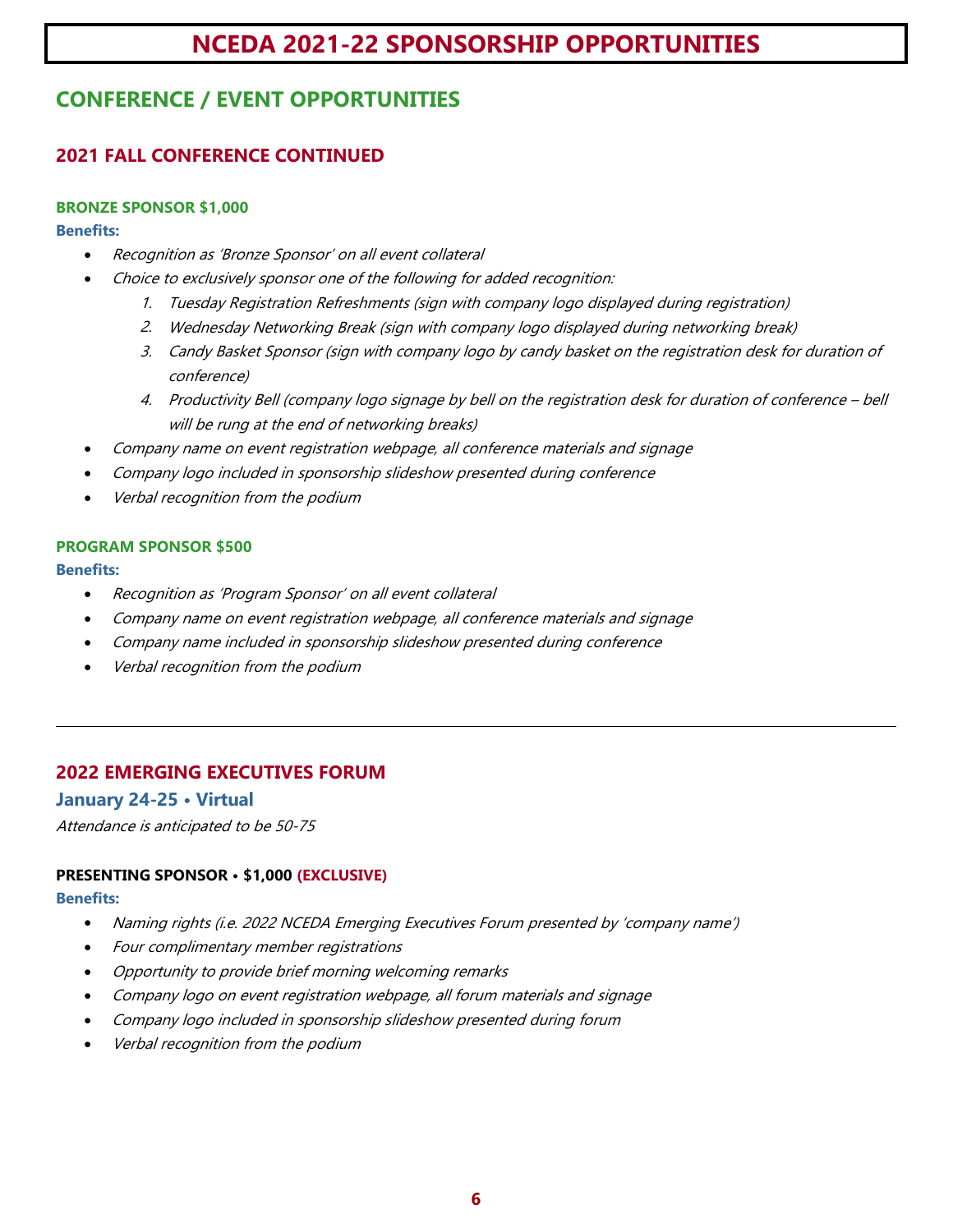# **CONFERENCE /EVENT OPPORTUNITIES**

## **2022 EMERGING EXECUTIVES FORUM CONTINUED**

### **SILVER SPONSOR • \$750**

#### **Benefits:**

- Recognition as 'Silver Sponsor' on all event collateral
- Three complimentary member registrations
- Company name on event registration webpage, all forum materials and signage
- Company logo included in sponsorship slideshow presented during forum
- Verbal recognition from the podium

### **BRONZE SPONSOR • \$500**

### **Benefits:**

- Recognition as 'Bronze Sponsor' on all event collateral
- Two complimentary member registrations
- Company name on event registration webpage, all forum materials and signage
- Company logo included in sponsorship slideshow presented during forum
- Verbal recognition from the podium

### **PROGRAM SPONSOR • \$250**

- Recognition as 'Program Sponsor' on all event collateral
- One complimentary member registration
- Company name on event registration webpage, all forum materials and signage
- Company logo included in sponsorship slideshow presented during forum
- Verbal recognition from the podium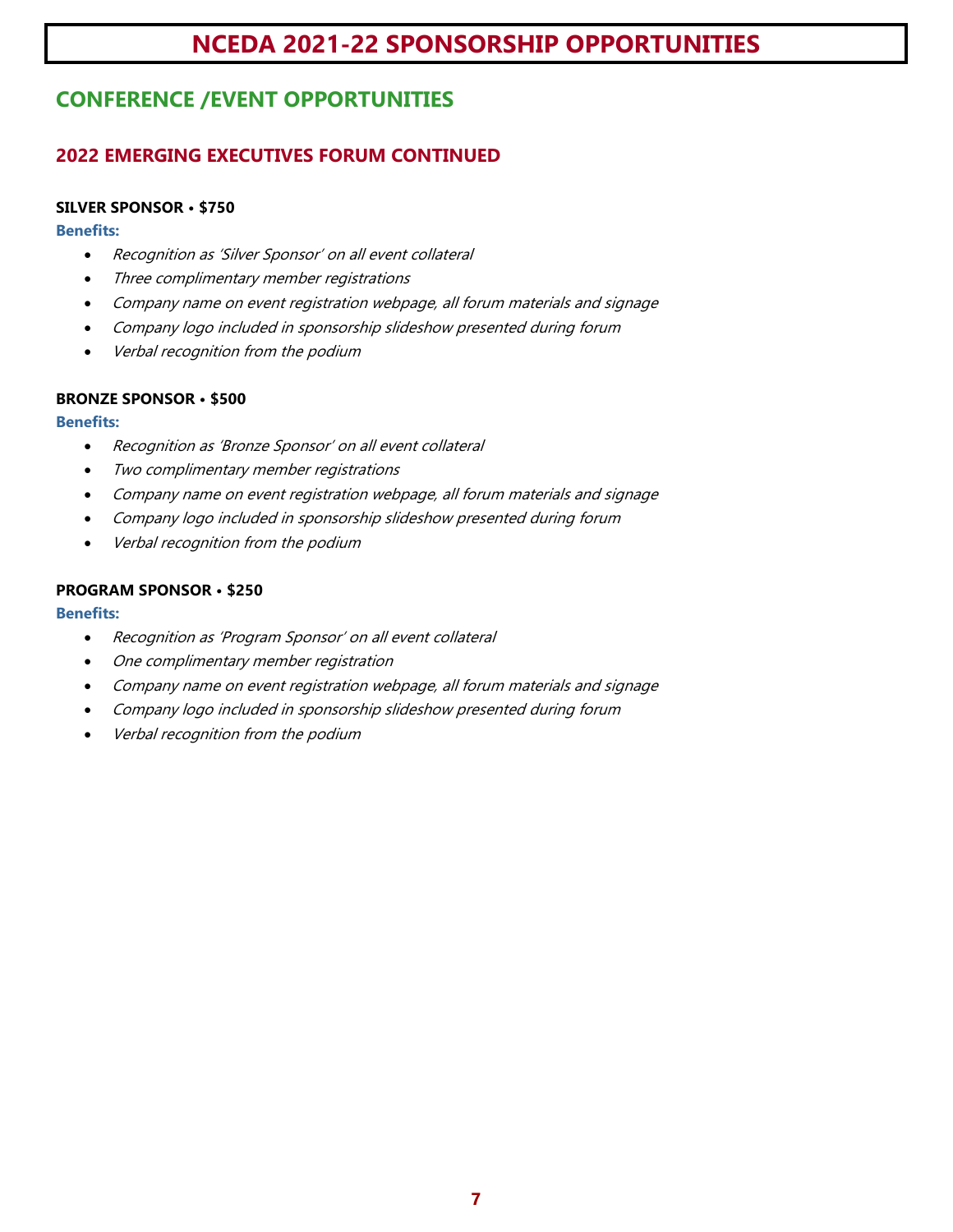## **CONFERENCE / EVENT OPPORTUNITIES**

### **2022 SITE SELECTORS SUMMIT / SPRING CONFERENCE**

**March 13-15 • Pinehurst**

Attendance is anticipated to be 250+ with 15-20 site selectors

## **PRESENTING SPONSOR \$10,000**

#### **Benefits:**

- Recognition as 'Presenting Sponsor' on all event collateral
- Opportunity to give welcoming remarks at one segment of the conference:
	- Sunday Evening Welcoming Dinner
	- **Monday Morning General Session**
	- Tuesday Morning General Session
- Recognition as sponsor(s) of the Sunday evening VIP cocktail reception with site selection consultants and NCEDA Board of Directors (sign with company logos displayed during the reception, logos incorporated into table centerpieces and verbal recognition during brief welcoming remarks from NCEDA President)
- Opportunity to have up to ten full-conference registrants from your organization attend the Sunday evening VIP cocktail reception
- Company logo on gift bags distributed to site selection consultants
- Company logo on name badges for the conference
- Company logos incorporated into table centerpieces for the Tuesday morning general session
- Three complimentary full-conference registrations (March 13-15; must register spouse/guest separately)
- Three complimentary standard conference registrations (March 14-15; must register spouse/guest separately)
- Opportunity to register additional attendees at discounted rate for the full conference
- Opportunity to provide small item with company logo that is distributed in site selectors gift bag
- One complimentary exhibit table
- Company logo on event registration webpage, all conference materials and signage
- Company logo included in sponsorship slideshow presented during conference
- Verbal recognition from the podium at each segment of the conference

### **TITANIUM SPONSOR \$7,500**

- Recognition as 'Titanium Sponsor' on event collateral
- Opportunity to sponsor one of the following for additional recognition:
	- Sunday Welcoming Dinner Co-Sponsor (co-sponsored by two Titanium sponsors sign with company logos displayed during dinner and logos incorporated into table centerpieces)
	- Monday Dinner Reception Co-Sponsor (co-sponsored by three Titanium Sponsors sign with company logos displayed during reception and logos incorporated into table centerpieces
	- WiFi (sign with company logo displayed throughout conference, and company logo on collateral distributed to all attendees with internet login instructions)
- Opportunity to have one conference registrant from your organization attend the Sunday evening VIP cocktail reception with site selection consultants and NCEDA Board of Directors
- Two complimentary full-conference registrations (March 13-15; must register spouse/guest separately)
- Two complimentary standard conference registrations (March 14-15; must register spouse/guest separately)
- Opportunity to register additional attendees at discounted rate for the full conference
- Opportunity to provide small item with company logo that is distributed in site selectors gift bag
- One complimentary exhibit table
- Company logo on event registration webpage, conference materials and signage
- Company logo included in sponsorship slideshow presented during conference
- Verbal recognition from the podium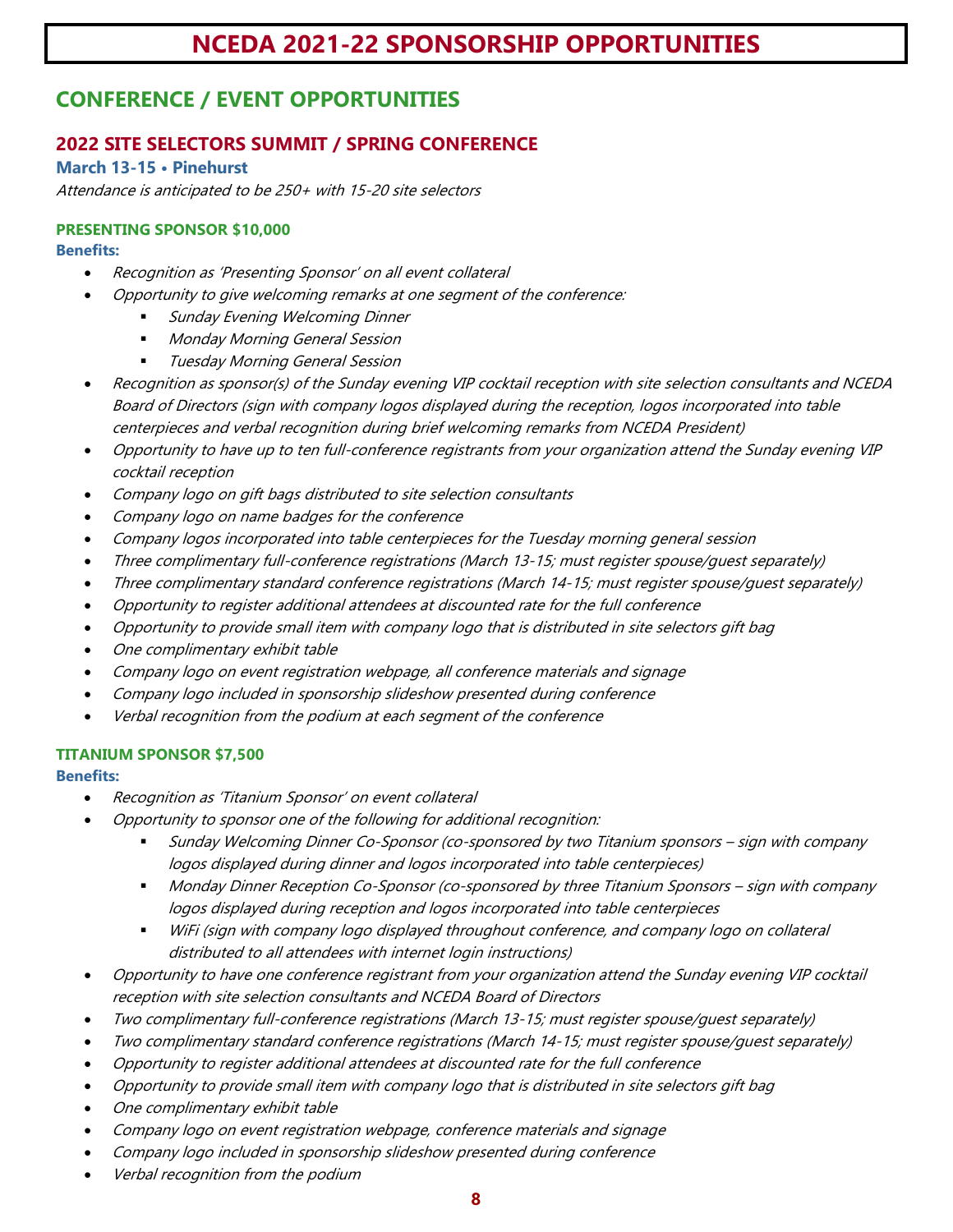# **CONFERENCE / EVENT OPPORTUNITIES**

## **2022 SITE SELECTORS SUMMIT / SPRING CONFERENCE CONTINUED**

### **PLATINUM SPONSOR \$5,000**

### **Benefits:**

- Recognition as 'Platinum Sponsor' on event collateral
- Recognition as sponsors of the Monday morning 'Consultant Roundtables Session' (sign with company logos displayed during the session, logos incorporated into table centerpieces and verbal recognition from the podium)
- One complimentary full-conference registration (March 13-15; must register spouse/guest separately)
- One complimentary partial conference registration (March 14-15; must register spouse/guest separately)
- Opportunity to register additional attendees at discounted rate for the full conference
- Opportunity to provide small item with company logo that is distributed in site selectors gift bag
- One complimentary exhibit table
- Company logo on event registration webpage, conference materials and signage
- Company logo included in sponsorship slideshow presented during conference
- Verbal recognition from the podium

### **GOLD SPONSOR \$2,500**

- Recognition as 'Gold Sponsor' on event collateral
- Opportunity to sponsor one of the following for additional recognition:
	- Monday Networking Breakfast Co-Sponsor (co-sponsored by two Gold sponsors sign with company logos displayed during breakfast)
	- Tuesday Networking Breakfast Co-Sponsor (co-sponsored by three Gold Sponsors sign with company logos displayed during reception
	- Turn Down Service (two opportunities card with company logo distributed to site selection consultants on either Sunday or Monday night with turn down service –sponsor can also supply a branded item that would be distributed with card)
	- Monday Emerging Executives Reception (to be held prior to Dinner Reception sign with company logo displayed during reception)
	- Highlighters, Lanyard, Notepads, Pens or other Promotional Item (sponsor company provides item with their company logo that is distributed to attendees during general session)
- One complimentary standard conference registration (March 14-15; must register spouse/guest separately)
- Opportunity to register attendees at discounted rate for the full conference
- Company name on event registration webpage, conference materials and signage
- Company logo included in sponsorship slideshow presented during conference
- Verbal recognition from the podium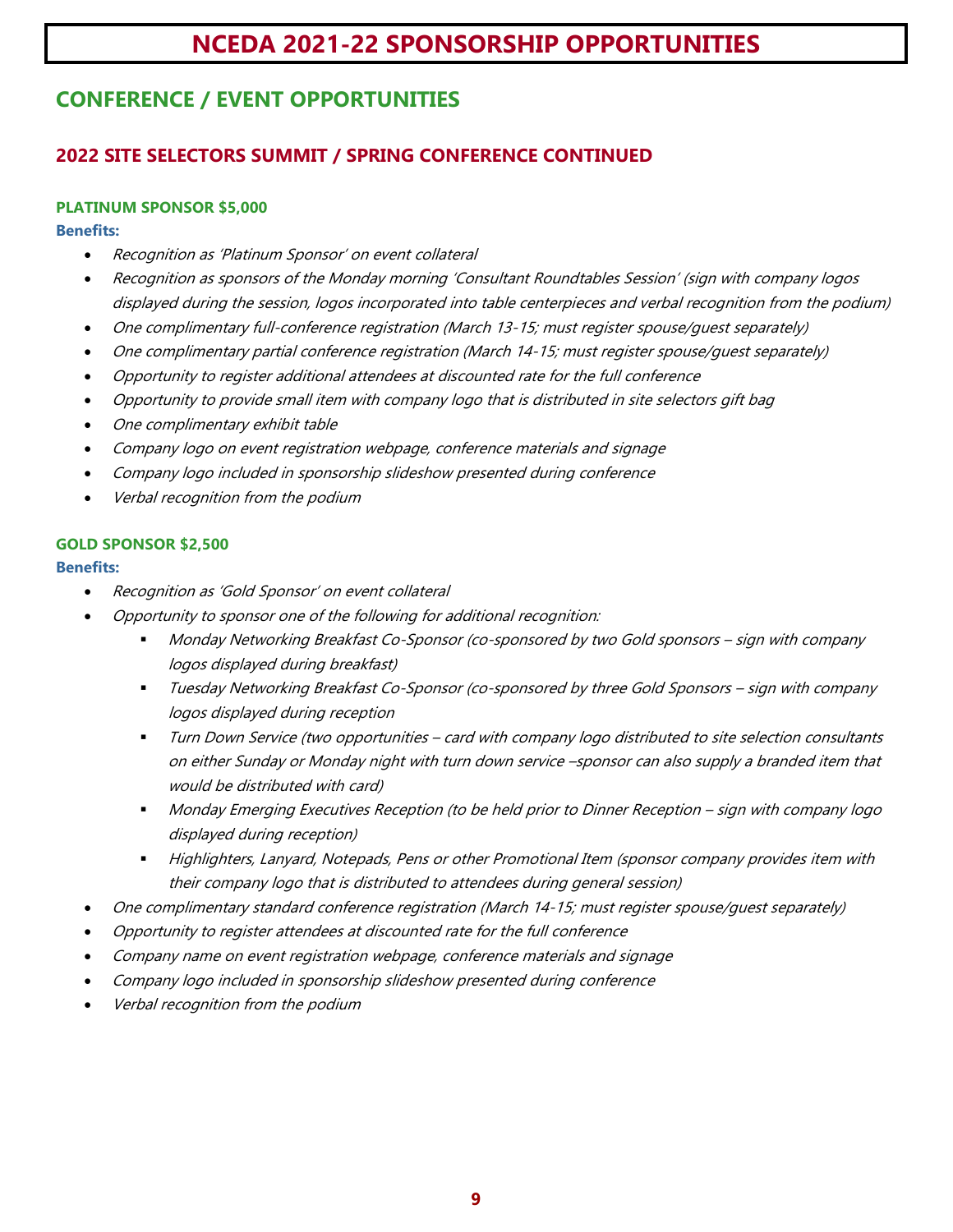# **CONFERENCE / EVENT OPPORTUNITIES**

## **2022 SITE SELECTORS SUMMIT / SPRING CONFERENCE CONTINUED**

### **SILVER SPONSOR \$1,500**

### **Benefits:**

- Recognition as 'Silver Sponsor' on event collateral
- Opportunity to sponsor one of the following for additional recognition:
	- Sunday Welcoming Reception Entertainment Sponsor (sign with company logo displayed by band during dinner reception)
	- Monday Dinner Reception Entertainment Sponsor (sign with company logo displayed by band during dinner reception)
	- Monday Optional Activity (recognition as sponsor of your choice of one of the afternoon optional activities)
- Opportunity to register attendees at discounted rate for the full conference
- Company name on event registration webpage, conference materials and signage
- Company logo included in sponsorship slideshow presented during conference
- Verbal recognition from the podium

### **BRONZE SPONSOR \$1,000**

### **Benefits:**

- Recognition as 'Bronze Sponsor' on event collateral
	- Opportunity to sponsor one of the following for additional recognition:
		- Monday Morning Networking Break (sign with company logo displayed during networking break)
		- Monday Afternoon Registration Refreshments (sign with company logo displayed during registration)
		- Tuesday Morning Networking Break (sign with company logo displayed during networking break)
		- Candy Basket Sponsor (company logo signage by candy basket on the registration desk for duration of conference)
		- Productivity Bell (company logo signage by bell on the registration desk for duration of conference bell will be rung at the end of networking breaks)
- Company name on event registration webpage, conference materials and signage
- Company logo included in sponsorship slideshow presented during conference
- Verbal recognition from the podium

### **PROGRAM SPONSOR \$500**

- Recognition as 'Program Sponsor' on event collateral
- Company name on event registration webpage, conference materials and signage
- Company name included in sponsorship slideshow presented during conference
- Verbal recognition from the podium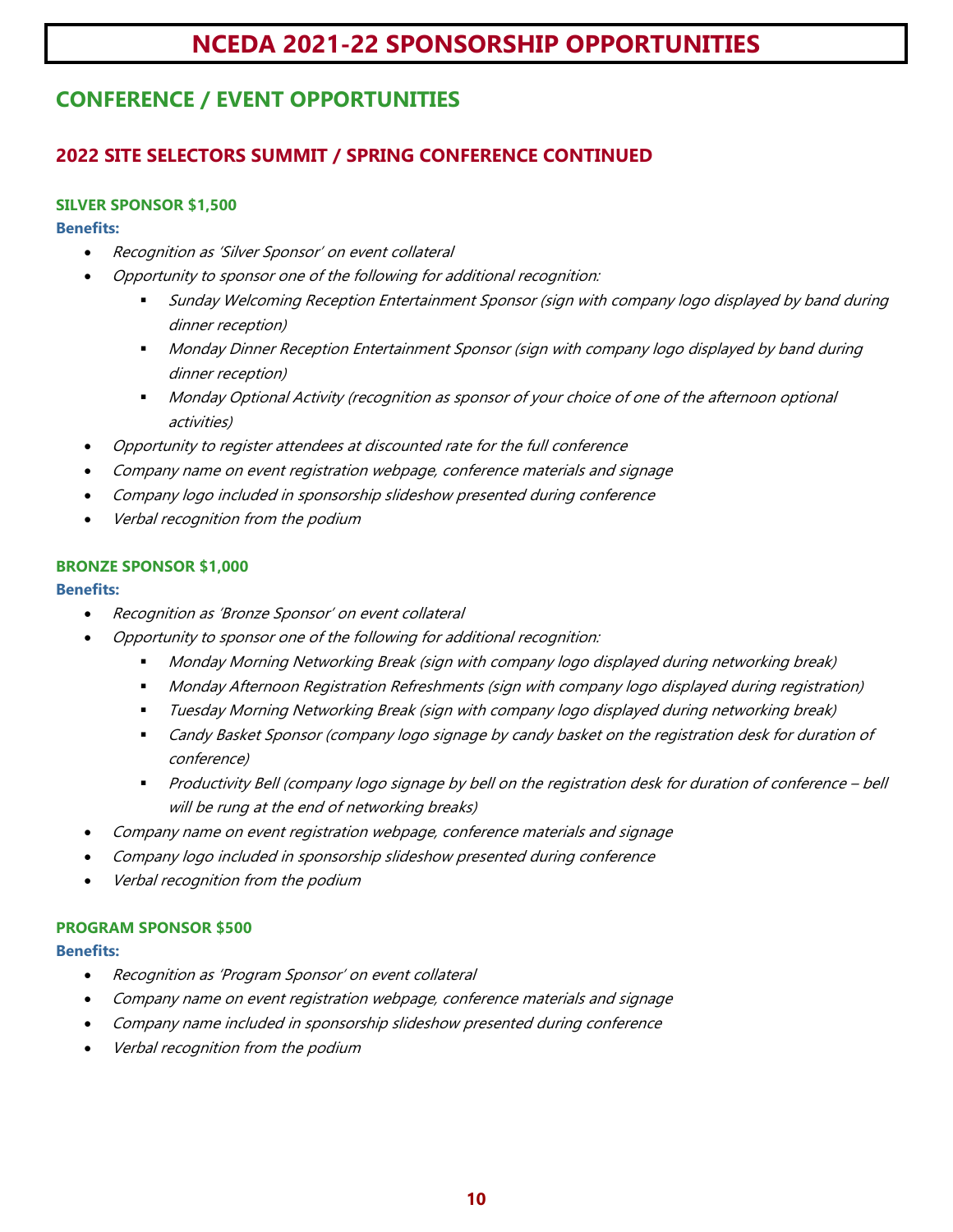## **CONFERENCE / EVENT OPPORTUNITIES**

### **2022 LEGISLATIVE DAY**

### **June 8 • Legislative Complex • Raleigh**

Attendance is anticipated to be 100+

### **PRESENTING SPONSOR • \$1,500 (EXCLUSIVE)**

#### **Benefits:**

- Naming rights (i.e. NCEDA 2022 Legislative Day, presented by 'company name')
- Six complimentary breakfast registrations
- Opportunity to provide brief morning welcoming remarks
- Company logo on event registration webpage
- Company logo on all event materials and signage
- Company logo on name badges for the event
- Verbal recognition from the podium

### **GOLD SPONSOR • \$1,000**

### **Benefits:**

- Four complimentary breakfast registrations
- Company logo on event registration webpage
- Company logo on all event materials and signage
- Verbal recognition from the podium

### **SILVER SPONSOR • \$500**

### **Benefits:**

- Two complimentary breakfast registrations
- Company name on event registration webpage
- Company name on all event materials and signage
- Verbal recognition from the podium

### **PROGRAM SPONSOR • \$250**

- One complimentary breakfast registration
- Company name on event registration webpage
- Company name on all event materials and signage
- Verbal recognition from the podium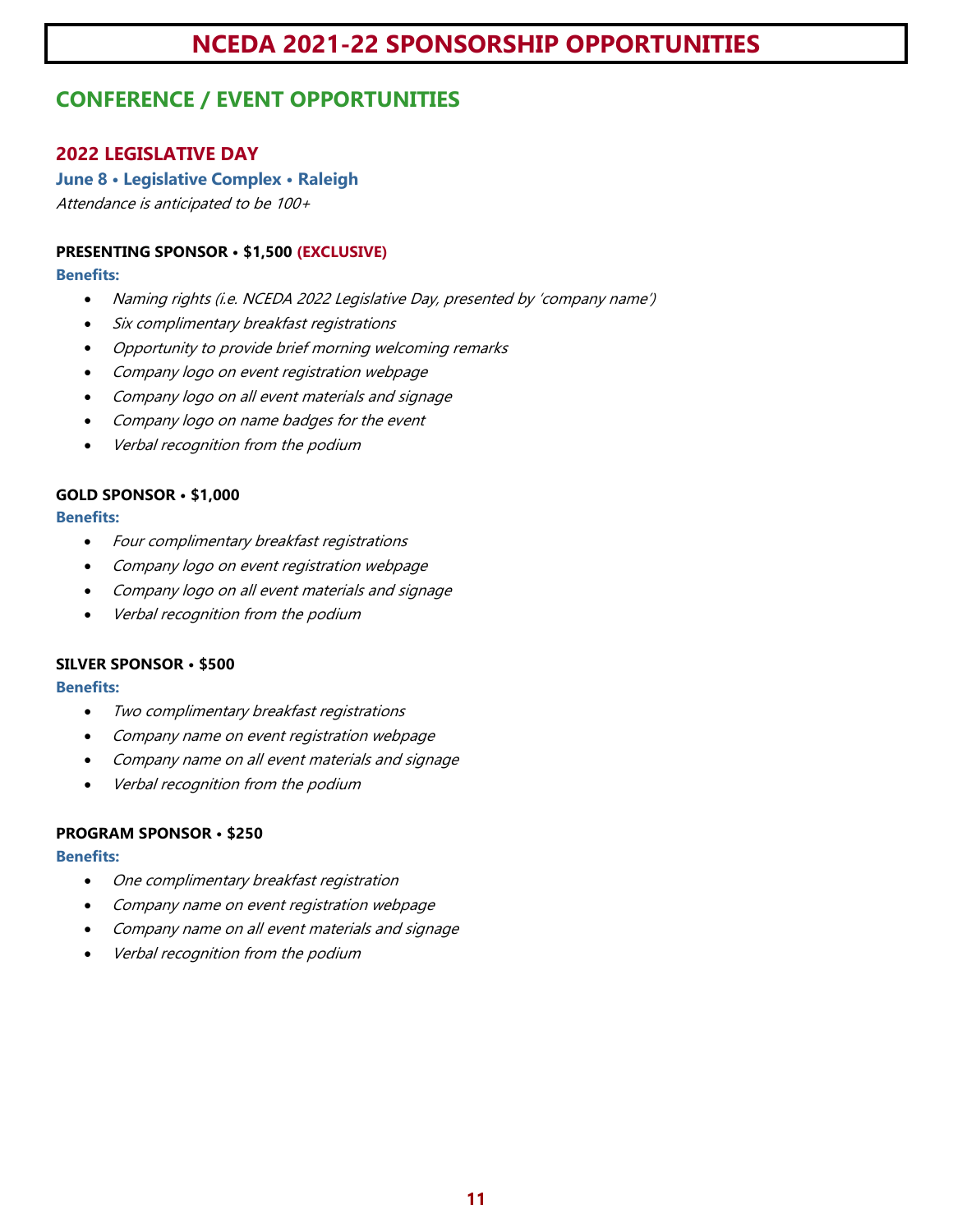## **CONFERENCE / EVENT OPPORTUNITIES**

### **2022 ANNUAL CONFERENCE**

**June 14 – 16 • Holiday Inn Resort • Wrightsville Beach**

Attendance is anticipated to be 250+

### **PRESENTING SPONSOR • \$5,000 (EXCLUSIVE)**

### **Benefits:**

- Naming rights (i.e. 2022 NCEDA Annual Conference presented by 'company name')
- Two complimentary member registrations (must register spouse/guest separately)
- Opportunity to provide brief morning welcoming remarks
- Company logo on event registration webpage, all forum materials and signage
- Company logo on name badges for the forum
- Company logo on gift given to conference registrants
- One complimentary exhibit table
- Company logo included in sponsorship slideshow presented during conference
- Verbal recognition from the podium

### **GOLD SPONSOR • \$2,500**

### **Benefits:**

- Recognition as 'Gold Sponsor' on all event collateral
- Choice to sponsor one of the following for added recognition:
	- 1. Wednesday Networking Breakfast Co-Sponsor (co-sponsored by two Gold Sponsors sign with company logos displayed during breakfast)
	- 2. Thursday Networking Breakfast Co-Sponsor (co-sponsored by two Gold Sponsors sign with company logos displayed during breakfast)
	- 3. Tuesday New Member / Emerging Executives Reception (to be held prior to Welcoming Reception sign with company logo displayed during reception)
	- 4. WiFi (sign with company logo displayed during general session)
- One complimentary member registration (must register spouse/guest separately)
- One complimentary exhibit table
- Company logo on event registration webpage, all conference materials and signage
- Company logo included in sponsorship slideshow presented during conference
- Verbal recognition from the podium

### **SILVER SPONSOR • \$1,500**

- Recognition as 'Silver Sponsor' on all event collateral
	- Choice to exclusively sponsor one of the following for added recognition:
		- 1. Tuesday or Wednesday Reception Entertainment Sponsor (sign with company logo displayed by band during dinner reception)
		- 2. Highlighters, Lanyards, Notepads or Pens (sponsor company provides item with their company logo that is distributed to attendees during general session)
		- 3. Wednesday Networking Break (sign with company logo displayed during networking break)
		- 4. Thursday Networking Break (sign with company logo displayed during networking break)
	- Company name on event registration webpage, all conference materials and signage
- Company logo included in sponsorship slideshow presented during conference
- Verbal recognition from the podium